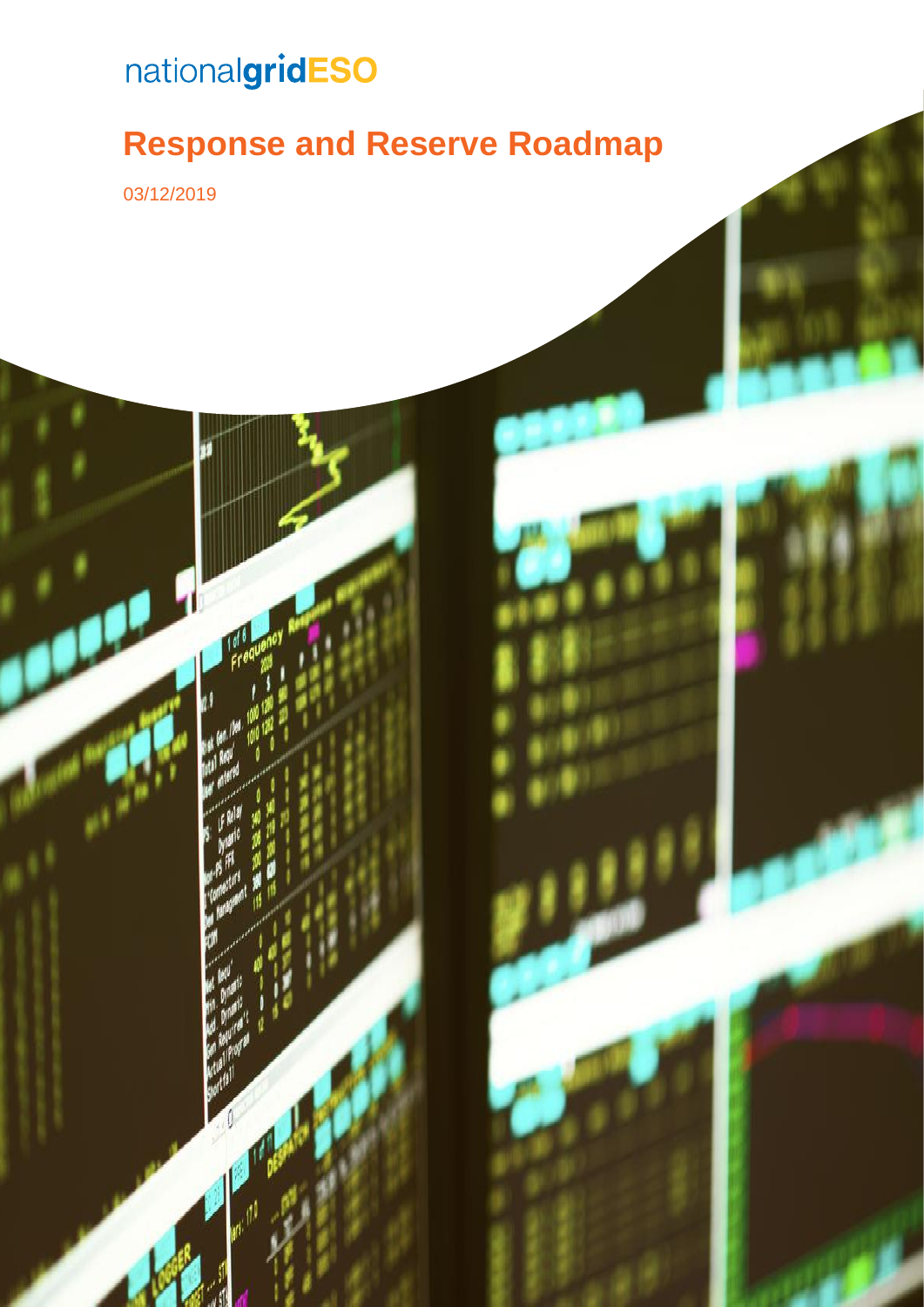### <span id="page-1-0"></span>**Executive Summary**

This document updates the plans of the National Grid Electricity System Operator (ESO) for the reform of our frequency response and reserve services.

Phase 2 of our Frequency Response Auction Trial launched at the end of November 2019 for procurement of up to 100 MW of both static and dynamic frequency response services. The auction trial is two-year project to test closer-to-real-time procurement of ancillary services in a weekly, pay-as-clear auction. We expect that the trial will facilitate non-traditional providers to offer frequency response services and therefore increase the liquidity of the response market. Over the duration of the trial, we will increase the volumes and number of products we procure.

We are developing a new suite of three dynamic frequency response services, which will eventually replace our existing response services. These services are designed to ensure the secure operation of a decarbonised, low-inertia, electricity transmission system. We are prioritising the development of our Dynamic Containment (DC) frequency response service, which is designed to be fast-acting and to operate post-fault. We will begin to procure this service before summer 2020. At the same time, we will progress with the modelling and design of the remaining two end-state products, Dynamic Moderation (DM) and Dynamic Regulation (DR). We will engage with industry early in 2020 on the design of the new dynamic product suite, on the future of static frequency response in our portfolio of ancillary services, and on the removal of barriers to market entry to enable diverse technologies and asset capabilities to provide ancillary services to us.

With respect to reserve services, our focus is on the standardisation of the existing service portfolio. We expect that our current implementation of the Wider Access to the Balancing Mechanism project, as well as the European-wide Project TERRE, will significantly change our requirements for reserve services, and we will therefore wait to observe the impact of these projects before consulting on the further reform of reserve services.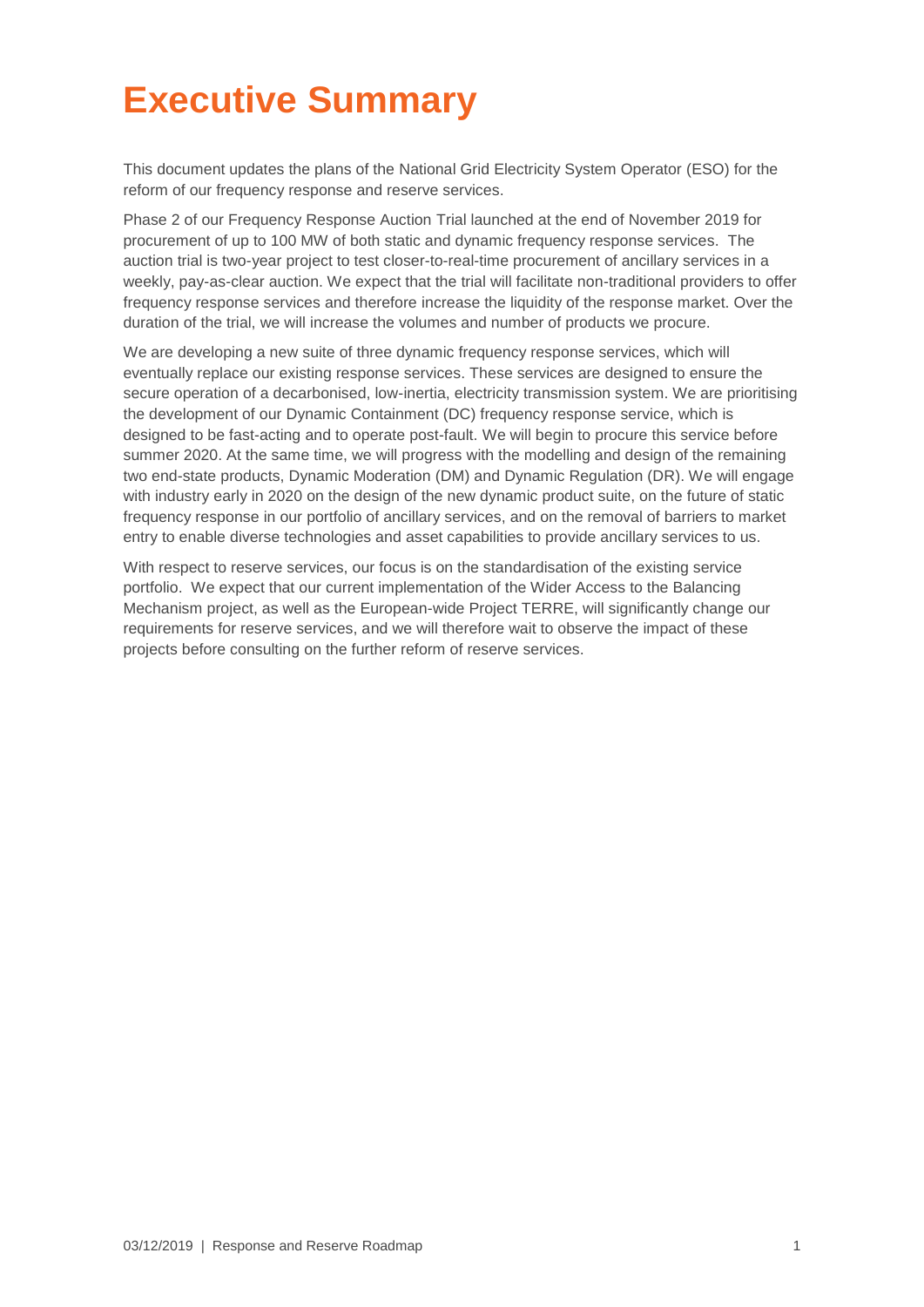### **Contents**

| Introduction 1, 3 |  |
|-------------------|--|
|                   |  |
|                   |  |
|                   |  |
|                   |  |
|                   |  |
|                   |  |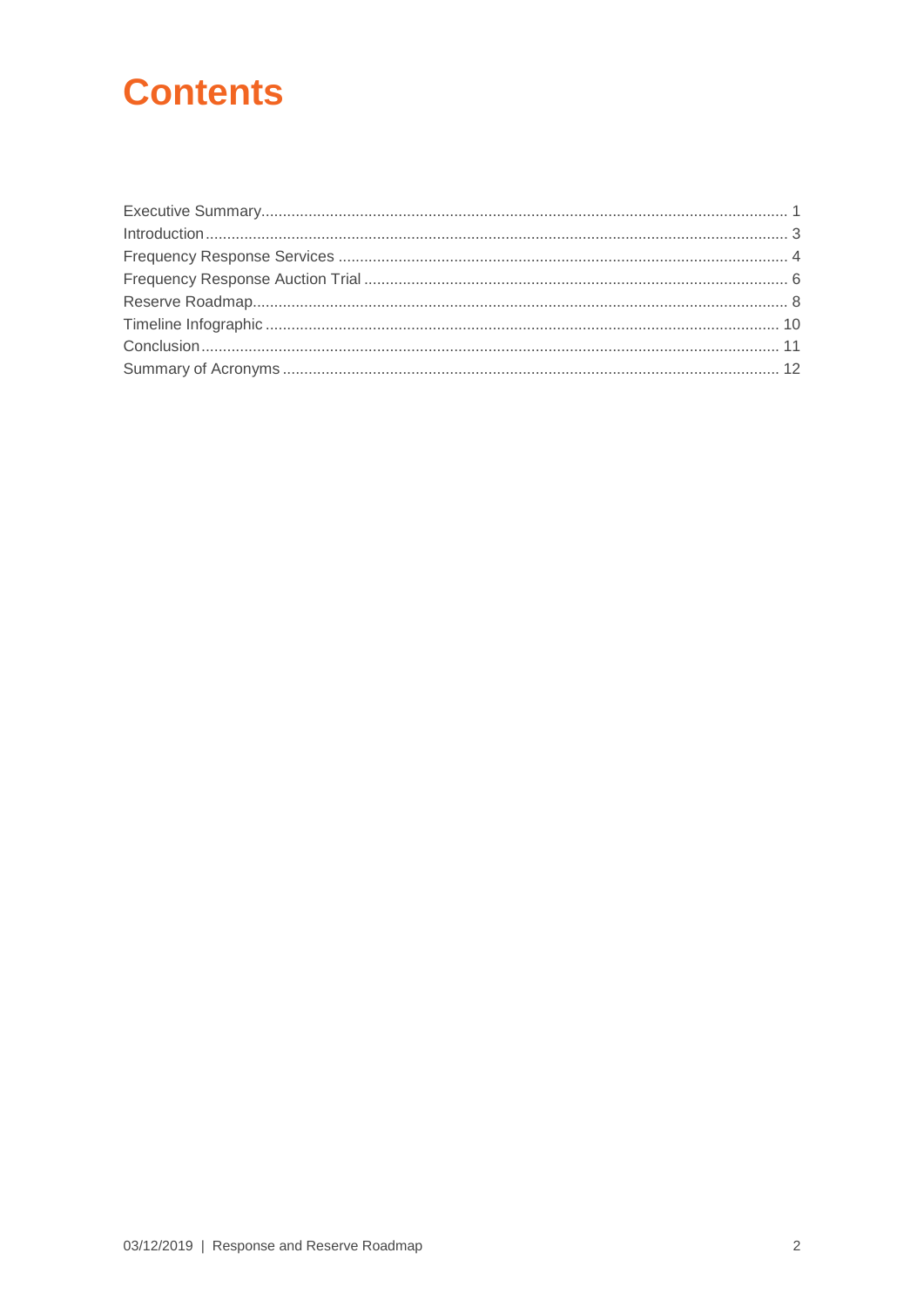### <span id="page-3-0"></span>**Introduction**

Frequency Response and Reserve are essential balancing services which the ESO procures from industry providers to support the secure operation of the National Electricity Transmission System. Frequency response services ensure that deviations in system frequency are mitigated within seconds, while reserve services provide additional sources of power over longer timescales, in the form of either increased generation or reduced demand.

It is our priority to reform the design of these services to ensure that they are capable of supporting the operation of the electricity system carbon-free by 2025. We will make the market for these services more accessible by standardising their requirements, procuring them closer to real time, and using a single platform for the procurement of all frequency response and reserve services. We will continue to work towards alignment with the recast Electricity Regulation, also known as the Clean Energy Package<sup>1</sup>.

We have set out these ambitions in our 2017 System Needs and Product Strategy (SNaPS) document<sup>2</sup>, service-specific roadmaps, Forward Plan<sup>3</sup> and initial publications on the service designs. We have progressed with our reforms since the publication of these documents. Procurement of our Firm Frequency Response (FFR) service has been standardised to EFA blocks and aligned with month-ahead tenders, while the standard contract terms have been simplified. Our streamlined FFR testing guidance document was developed through industry consultation and alongside the Association for Decentralised Energy. The new FFR testing guidance has been operational since August 2019 and introduced the use of the Independent Technical Expert to prepare the testing certificate, which reduced the time the ESO takes to validate new assets from 4-6 weeks to 1-2 business days. We launched our Phase 1 Frequency Response Auction Trial in June 2019, and Phase 2 of the Trial in November 2019. We have progressed the analysis of the new suite of frequency response services, as described below.

This roadmap will update you on our further plans to reform frequency response and reserve services. It is our priority to give participants in the ancillary services market and other stakeholders a clear view of our plans, to enable their feedback and influence over market developments. Additionally, by clearly signalling our priorities, we support market providers to respond and adapt to market changes.

 $\overline{a}$ 

<sup>1</sup> https://www.nationalgrideso.com/document/153571/download

<sup>2</sup> <https://www.nationalgrideso.com/document/84261/download>

<sup>3</sup> https://www.nationalgrideso.com/about-us/business-planning-riio/forward-plans-2021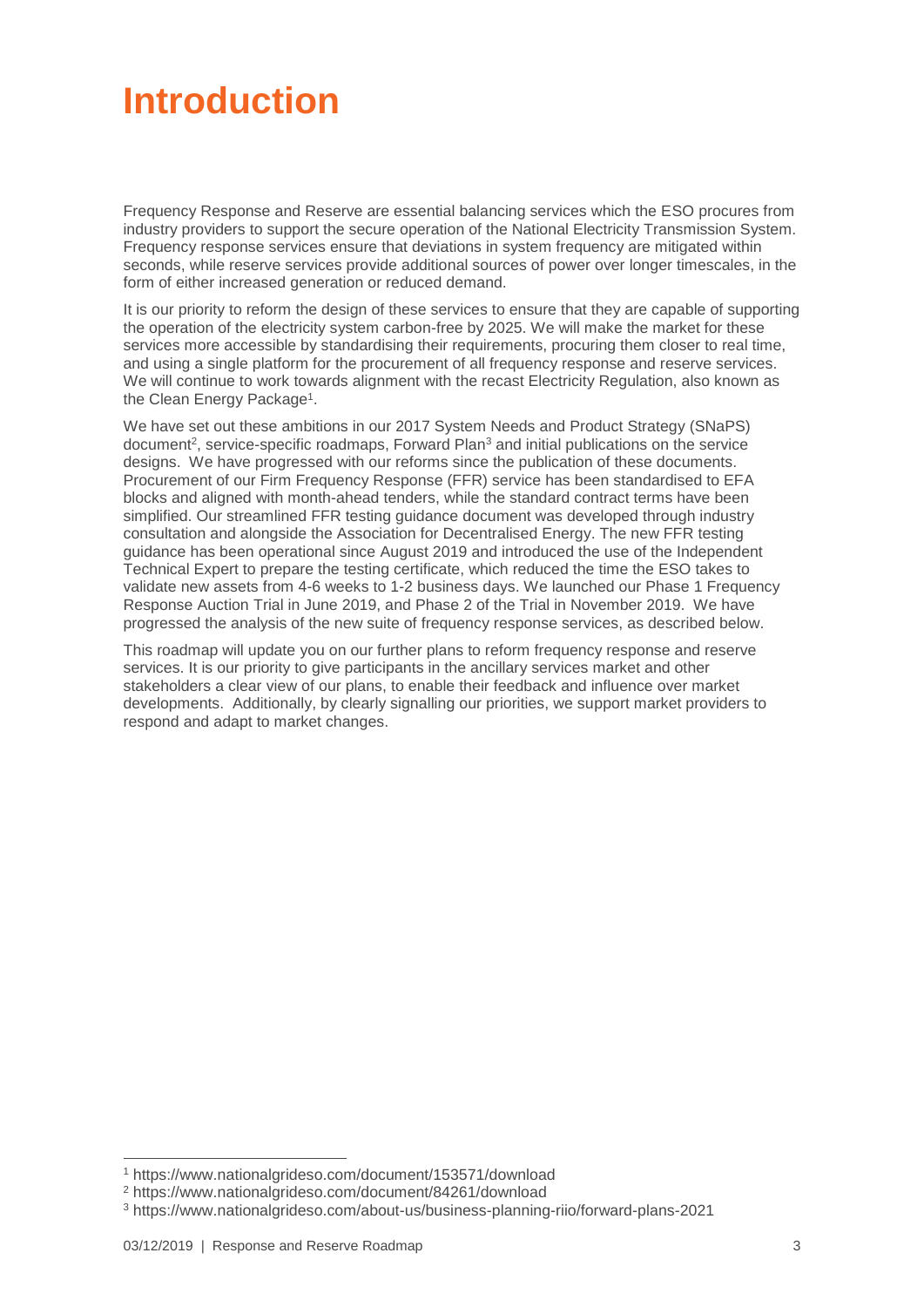### <span id="page-4-0"></span>**Frequency Response Services**

The ESO has two main priorities guiding the development of our new frequency response services. We will deliver a new suite of faster-acting frequency response services to support our operations as the electricity system is decarbonised, and we will react to market feedback and ensure that these new services enable a level playing field for all technologies to provide frequency response.

The continued growth of renewable capacity in the GB market has reduced the requirement for conventional generation on the system, and we have observed a consequential decrease in system inertia, especially at times of low demand and high renewable production. System inertia will further decrease as we move towards our zero-carbon 2025 ambition. As a result, a key priority in our roadmap is the development of new, faster-acting frequency response services to support our operational needs. We highlighted this need in our SNaPS document and subsequent publications. Our Operability Strategy Report<sup>4</sup> elaborates in more detail how our system need influences the development of new frequency response services.

To meet this need, we will replace our existing frequency response services with a new, integrated suite of services: Dynamic Containment (DC), Dynamic Moderation (DM), and Dynamic Regulation (DR). We have communicated our initial requirements and design for these services, most recently in our Future of Frequency Response publication in February 2019<sup>5</sup> . This publication followed series of public workshops with market participants in 2018 where we exchanged views about these services.

We plan to release Dynamic Containment as the first of our new end-state services, in order to meet our most immediate need for faster-acting frequency response. We will design this service to operate post-fault, i.e. for deployment after a significant frequency deviation. As such, the service will be delivered proportionally to frequency, have a very fast response time, and operate only when frequency is outside of operational limits. The service will secure both generation and demand losses. We will likely procure high-frequency and low-frequency versions of this service separately.

We are striving to begin procurement of this service rapidly. Following further modelling work on the system requirements, we plan to communicate further details on this service and engage with industry in a series of workshops in January 2020. We will report on our design and implementation plan for the service before the end of Q4 2019/20 and will procure the first volumes of the new service in Q1 2020/21.

The second service in our end-state suite, Dynamic Moderation, is planned to be effective in managing sudden imbalances. Providers will need to occasionally deliver rapid proportional response outside a defined band above and below 50 Hz. The third service, Dynamic Regulation, is designed to correct continuous but small deviations in frequency. Providers will not need to respond as rapidly as for the other services, but they must have a duration of service that supports continuous operation.

We are designing this suite of services to offer opportunities for market participation to a diverse range of technologies and asset capabilities, while recognising the value of faster-acting response services in supporting the operability of the electricity system. In Q1 2020/21 we will engage with external stakeholders on our vision for these end-state frequency response services and take industry feedback into our detailed implementation plan.

As part of the development of the new suite of frequency response services, we aim to ensure that their design enables procurement from diverse providers including variable generation, storage, and demand-side participants. The importance of this activity has been a consistent theme of stakeholder feedback. By attracting participation from such providers, we can support the decarbonisation of the economy. We will therefore publish our strategy on mitigating barriers to entry for frequency response services in Q4 2019/20.

 $\overline{a}$ 

<sup>4</sup> https://www.nationalgrideso.com/insights/system-operability-framework-sof

<sup>5</sup> https://www.nationalgrideso.com/document/138861/download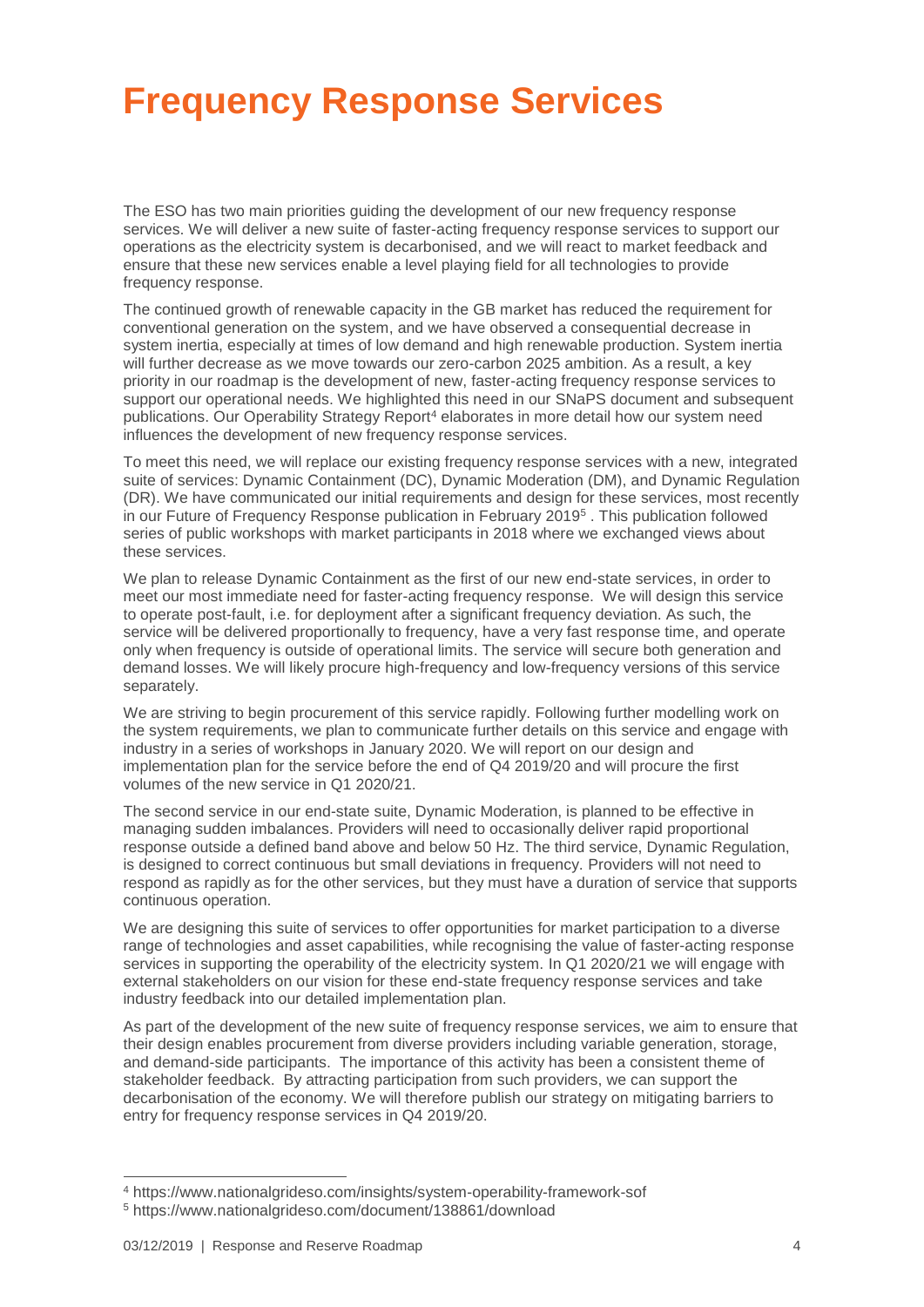We had previously communicated, as part of our Frequency Response Auction Trial Project (see below), an intention to develop an interim suite of services: Low-frequency Static (LFS), Highfrequency Static (HFS), Low-frequency Dynamic (LFD), and High-frequency Dynamic (HFD). We released the LFS service as part of Phase 1 of the Auction Trial. For Phase 2 of the Auction Trial, we released a standardised version of the FFR PSH service ("Dynamic Low and High"). We do not now intend to proceed with the development of the other three interim services (i.e. HFS, LFD, and HFD). Instead we have prioritised the development of the end-state suite (DC, DM, and DR). This decision will enable us to develop these enduring services more quickly and avoids fragmenting our procurement over a number of diverse services. It also avoids that participants must re-test their assets multiple times over the duration of our reforms.

We had also communicated, in our Future of Frequency Response document, our intention to develop a Static Containment service, as a complement to Dynamic Containment. We no longer intend to release this service as part of the end-state suite, and instead we are reviewing the role of static response within our portfolio for frequency response services. We currently use a range of different static services and it is our intention to migrate these where possible into the new dynamic response services or to reformed reserve services. We are mindful that a number of industry participants provide these services to us, and we will seek wherever possible to ensure that providers can transition to another frequency response or reserve service as we migrate the static response services to the new end-state suite. The future of static frequency response will form part of our engagement with industry in Q1 2020/21 on the enduring suite of frequency response services.

We will transition to the new DC, DM, and DR services by procuring increasing volumes of each after their release. At least some portion of these requirements will be procured using the auction platform that we developed for the Frequency Response Auction Trial. We do not expect Dynamic Containment to initially displace any requirement for our other frequency response services, and we will begin by procuring this new service in addition to our other requirements. As we continue with the roll-out of our other new services, we will gradually procure less of the monthly-tendered FFR service, and our intention is to phase out the monthly tenders for FFR by Q4 2021/22.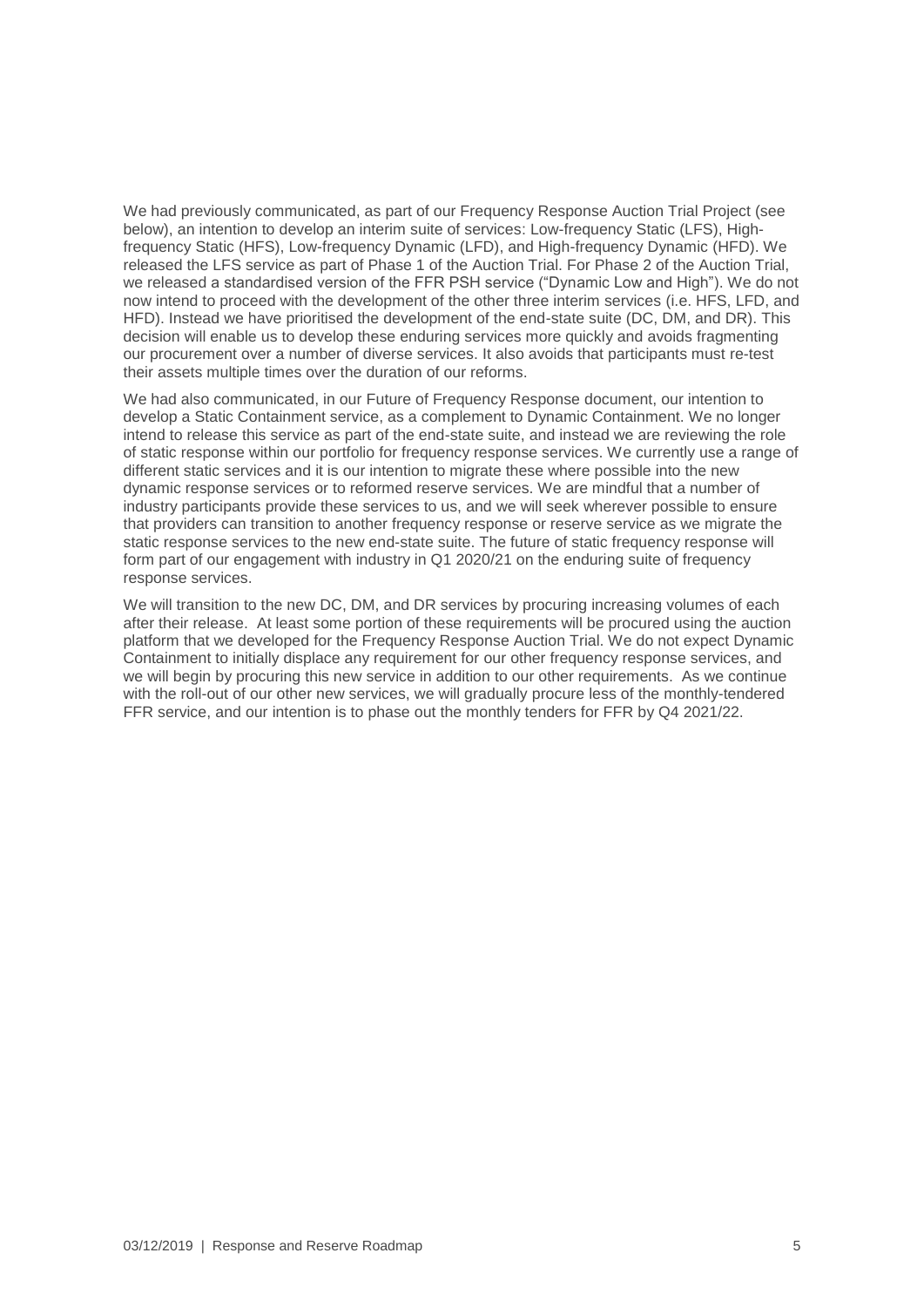### <span id="page-6-0"></span>**Frequency Response Auction Trial**

Our Frequency Response Auction Trial is a two-year project to trial the procurement of a portion of our frequency response requirements via weekly pay-as-clear auctions. The trial, which is partially funded by a Network Innovation Allowance, supports a core ESO Forward Plan deliverable to remove barriers to entry, promote competition, and deliver value for end-consumers. The trial is designed to demonstrate that closer-to-real-time procurement will remove a barrier to entry for participants who cannot accurately forecast their availability to provide frequency response over longer time horizons. We expect that this will promote competition and increase liquidity in the frequency response market, reducing our overall balancing costs and increasing value for the consumer.

By introducing a more rapid procurement cycle and standardised services, the Frequency Response Auction Trial facilitates a transition from our current monthly FFR tender process towards alignment with the Clean Energy Package and our RIIO2 ambitions of a single, day-ahead market for frequency response and reserve, procured via a single market platform.

Phase 1 of the auction trial began in June 2019, with the procurement of up to 100 MW of the LFS service in a weekly pay-as-clear auction with the ESO acting as the buyer and auctioneer. Over the duration of the Phase 1 trial, we observed an increase in participant interest in the auction and a corresponding increase in liquidity. As a result, we saw a reduction in the price of frequency response purchased for overnight delivery (EFA blocks 1 and 2) by 29% from July to October 2019. The Phase 1 trial, which continued until the start of Phase 2, has given us a better understanding of participant behaviour in a pay-as-clear auction.

Together with our auction administrator EPEXSPOT, we launched the first release of the Phase 2 auction platform and algorithm in November 2019. In Phase 2 of the Frequency Response Auction Trial, the ESO is the sole buyer in the auction while EPEXSPOT independently administers the auction and takes responsibility for all aspects of the platform and the matching algorithm. In the Phase 2 auction we are initially procuring up to 100 MW of a new, standardised version of the dynamic service that we currently procure in the monthly FFR tenders. Additionally, we continue to procure up to 100 MW of the LFS service on the Phase 2 platform.

The transition of our frequency response services to closer-to-real-time procurement is complex, and our preparations for the launch of the auction trial have been more challenging than we anticipated. For example, in our design of the pay-as-clear auction, we determined that each EFA block must be allowed to have a unique clearing price to achieve the most competitive price outcomes. However, this design feature requires significant changes to our settlement process for the tendered FFR service, which assumes that prices differ only between business days, Saturdays, and Sundays over the calendar month. Such impacts on our internal business processes have unfortunately delayed the schedule of the trial compared to our original ambitions.

During the auction trial we will gradually increase the volumes we procure beyond the initial 100 MW of each service. We will also test the impact of increasing the volume cap for each unit, currently set at 20 MW. Before we do this, we will ensure that there is sufficient interest and participation on the auction platform to provide appropriate liquidity for the target volumes. We must also first improve our internal business processes to handle the larger volume and intensity of data and to streamline data integration between the auction platform and our operational systems as a precondition to procuring a larger proportion of our frequency response requirements in the auction. We plan to review the initial volume requirement of 100 MW and the unit cap of 20 MW at the end of Q4 2019/2020. As we increase greater volumes of response on the auction platform, we will gradually reduce our procurement of other frequency response services, and in particular of the monthly-tendered FFR service.

We will issue a report on the Auction Trial, explaining how our learnings from the trial are informing our future developments, in Q2 2020/21.

We plan to continue the auction trial for 2 years, until Q3 2021/22. During this time, we intend to continue development of the auction, the platform, and our internal business processes. In addition, we plan additional specific trials, as follows: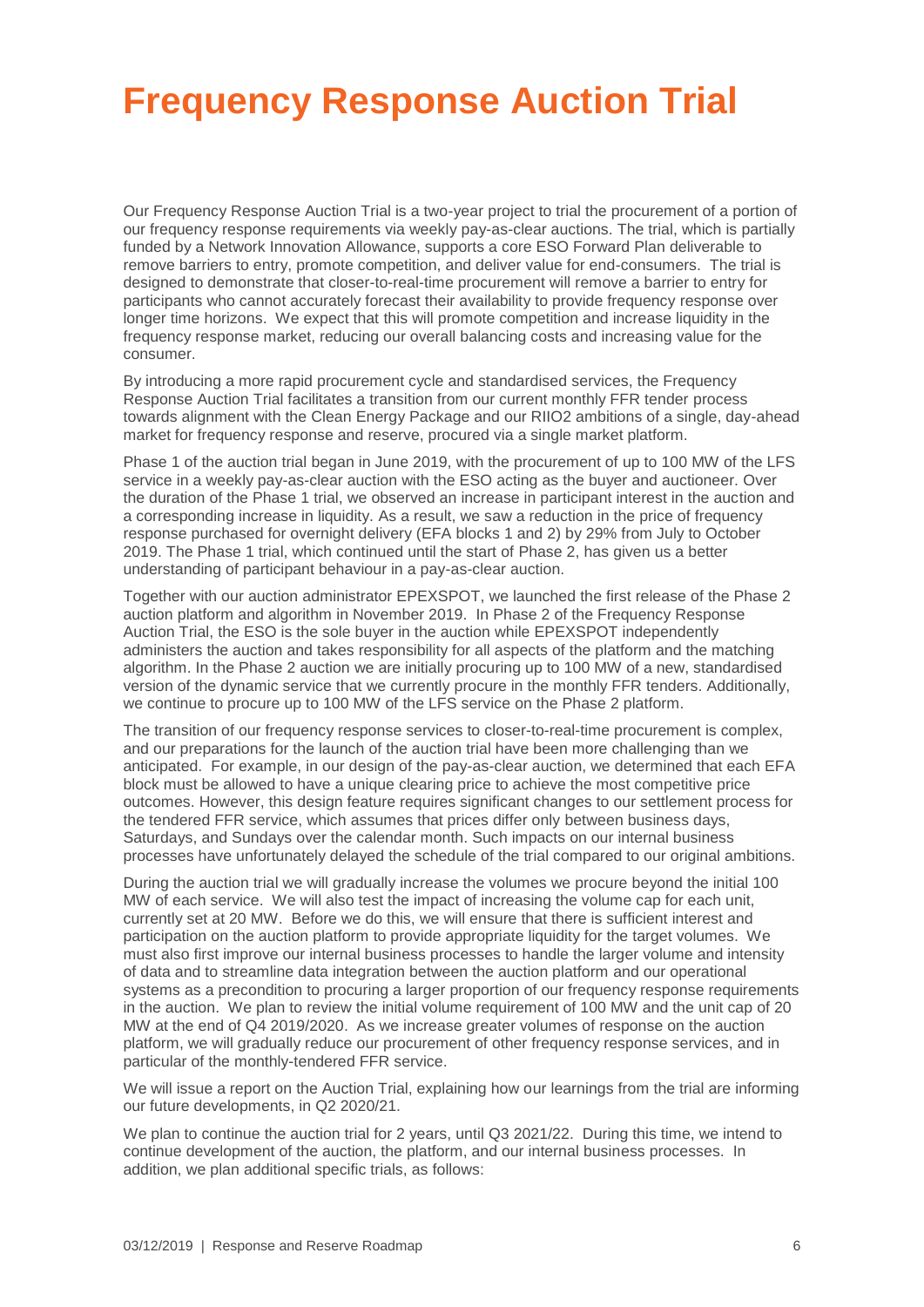- We will trial the procurement of unbundled low-frequency and high-frequency response services on or before Q3 2020/21
- We will trial residual auctions to optimise the procurement of different services using a value relationship. This trial will allow us to pool liquidity for different services on the auction platform, and thus ensure that participants in the auction have the greatest opportunity to have their offers cleared. We plan to release this capability on or before Q1 2021/22.
- We will publish a plan for a day-ahead response market, and consult on the enduring design of the auction, in Q3 2020/21. We will also continue to strengthen our internal process for participant onboarding, contract settlement, and control room integration. We will then trial dayahead procurement of a small volume of service in Q1 2021/22.

As the auction trial continues, we will regularly communicate with you on its progress and outcomes in the Future of Balancing Services newsletter as well as in the Ops Forums. We will consult industry on the next steps for market development following the completion of the trial.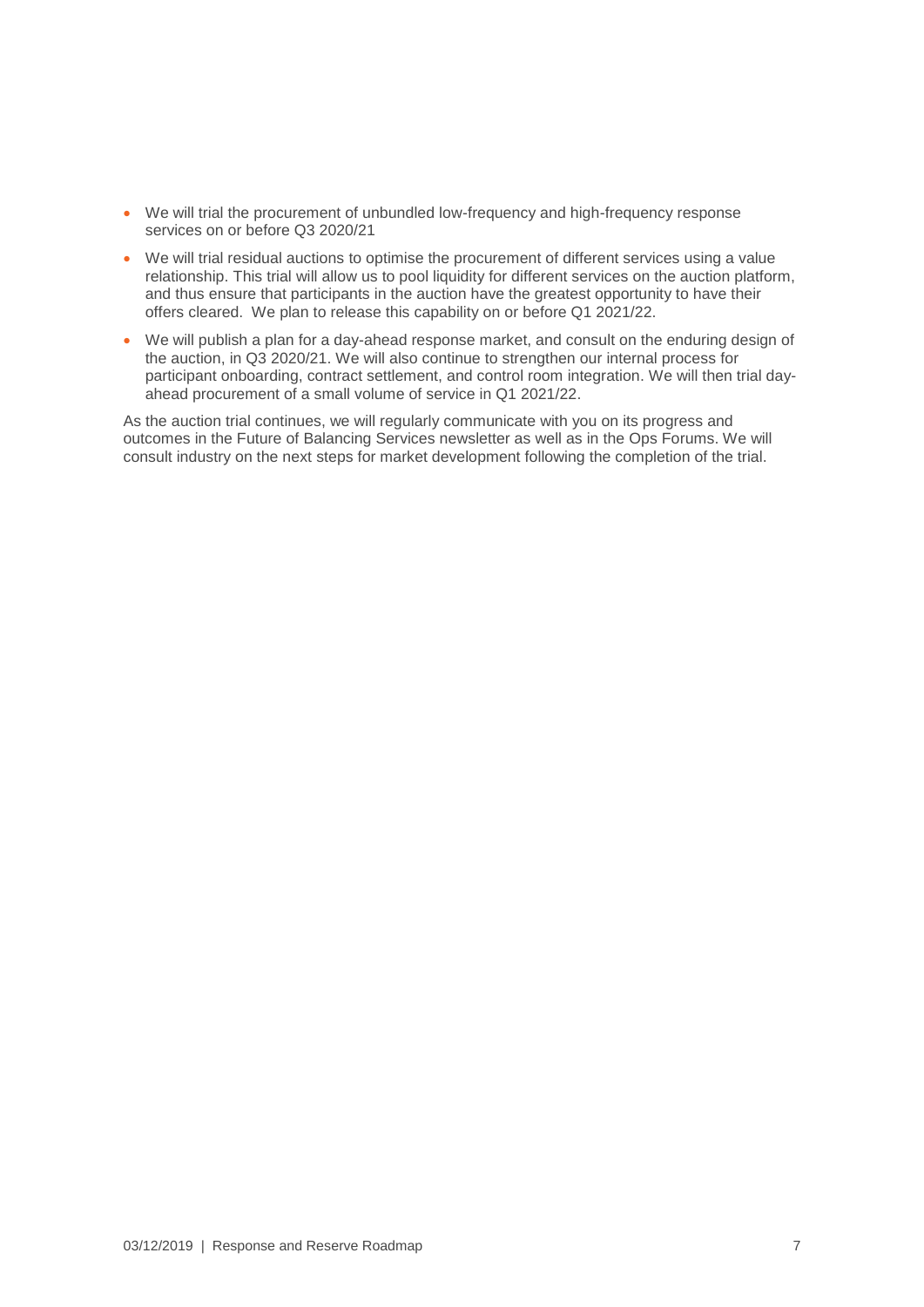### <span id="page-8-0"></span>**Reserve Roadmap**

Our reforms of the reserve market are focused on standardising our reserve services to increase market transparency, facilitate equal access to the market by a wide and diverse group of participants, and comply with changing electricity regulation.

The ESO has already commenced this journey. We have opened the Fast Reserve market to aggregated BMUs while reducing the entry requirement from 50 MW to 25 MW, and we have implemented simplified contracts in both the Fast Reserve and Short-Term Operating Reserve (STOR) markets. In addition, we have commenced the rollout of a number of other initiatives, as follows:

#### **Migration of non-BM STOR Providers to ASDP**

We have commenced rollout of the Ancillary Services Dispatch Platform (ASDP), a new dispatch tool integrated into our control room core systems, for non-BM providers of STOR. This API communications and dispatch system will better facilitate the dispatch of in-merit non-BM STOR providers and remove the requirement for STOR assets to have dedicated ADSL communications lines installed. We are working closely with market participants to complete the migration of providers during Q4 2019/20.

#### **Wider Access to the Balancing Mechanism**

We are progressing with our Wider Access to the Balancing Mechanism project. This opens the Balancing Mechanism to new participants who have a capacity of at least 1 MW. It introduces new concepts such as Virtual Lead Parties and Secondary Balancing Mechanism Units, which will allow new parties to participate, and create new revenue streams for existing providers<sup>6</sup>.

#### **Implementation of Project TERRE**

Project TERRE is a new European-wide replacement reserve service which will allow GB providers to offer replacement reserves to TSOs across Europe. European providers will similarly be able to offer these services to the ESO. A derogation from the obligation to implement Project TERRE by the target implementation date of December 2019 was granted to by the French Regulator to RTE in France. As there is no benefit to launching this service in the GB market without the ability to link through France to the wider continental market, Ofgem has similarly granted a derogation to the ESO, until the earlier of 30 June 2020 or the date when RTE makes cross-zonal capacity available for this service<sup>7</sup> .

#### **Fast Reserve**

 $\overline{a}$ 

Our existing options to dispatch a fast-acting reserve service are currently fragmented across different services including the tendered 'fast reserve' service, optional reserve services, and some static response services. In order to open the fast reserve market to more transparency of procurement and activation, we plan to review these services to see how they can be harmonised, standardised and integrated into a single, dispatchable service.

To improve market transparency and competitiveness, we will trial the procurement of an additional 300 MW of fast-reserve via the monthly tender beginning in December 2019, for delivery in January 2020.

Additionally, we will consult on our plans to move optional fast reserve services into more competitive procurement and deliver a strategy outlining how we will increase competition in the provision of these services in Q1 2020/21.

#### **Design for Reformed Reserve Services**

We expect that the result of the initiatives outlined above, in particular the new pan-European standard service TERRE as well as the Wider Access to the BM project, will increase the availability of reserve to the ESO. We therefore plan to assess the impact of the newly implemented services before we set out any further reform to reserve. Furthermore, the

<sup>6</sup> https://www.nationalgrideso.com/balancing-services/wider-access

<sup>7</sup>https://www.ofgem.gov.uk/system/files/docs/2019/11/terre\_ofgem\_decision\_to\_grant\_a\_derogatio n.pdf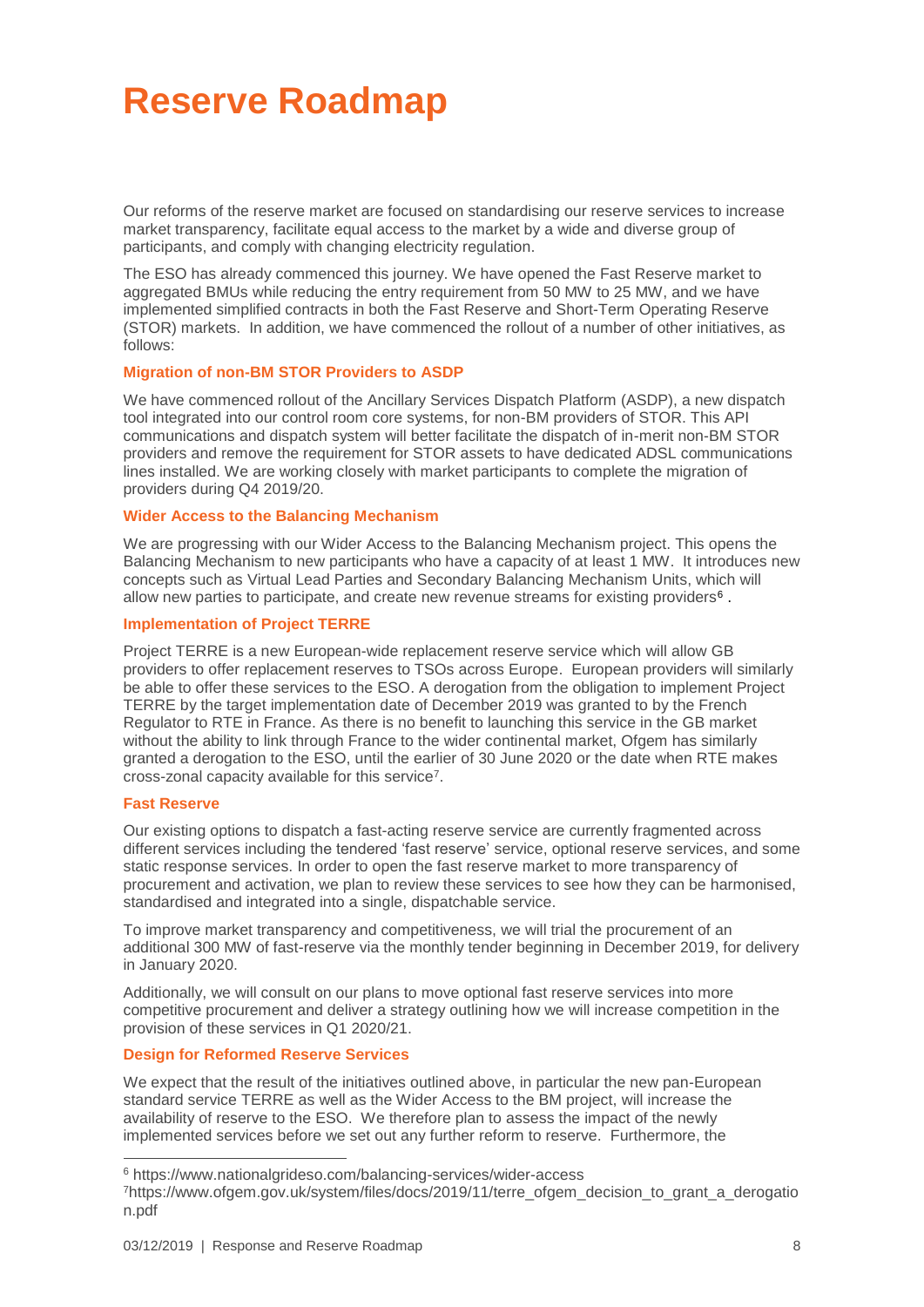interconnected nature of frequency response and reserve services means that any work to develop new reserve services must first have a solid understanding of how the new response services will support the maintenance of system frequency, modelling for which is ongoing.

The recast Electricity Regulation (as part of the Clean Energy Package) will influence the development of standardised reserve services in future. Article 6 of the legislation promotes the move towards the procurement of balancing capacity contracts over day-ahead timescales and requires that utilisation prices should not be pre-determined in contracts for balancing capacity. Energy related to balancing, including for reserve services, should be settled on a pay-as-cleared basis. We will therefore consider how these requirements should be incorporated into our wider reform programme.

We plan to initiate market consultations on the further reform of reserve services after the impact of the above developments are clear to industry and to the ESO. This consultation will support our delivery of a proposal for reformed reserve services, including detail of how they will interact with both new frequency response services and TERRE, together with a plan for implementation. We will publish this proposal in Q4 2020/21.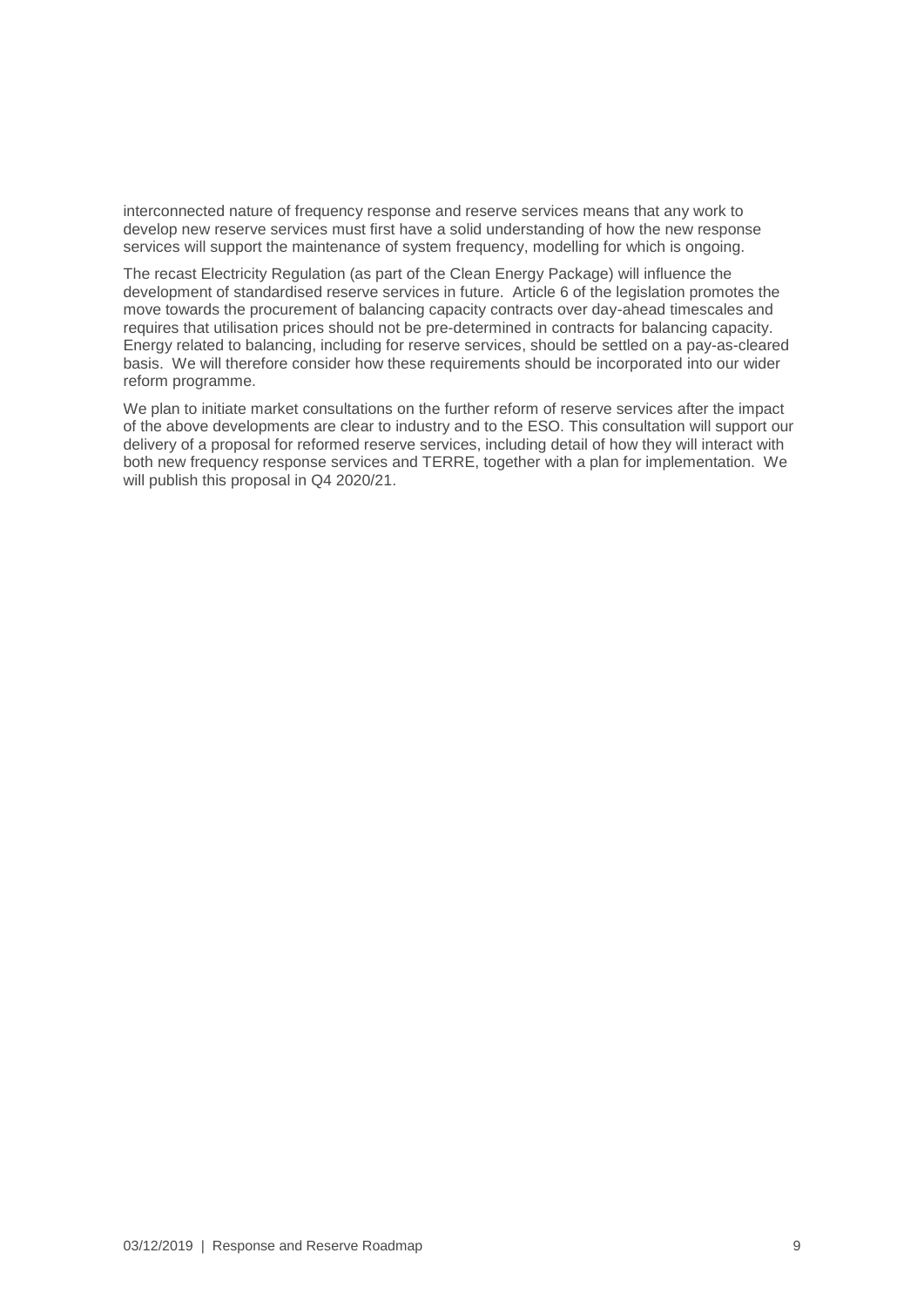### **Timeline Infographic**

<span id="page-10-0"></span>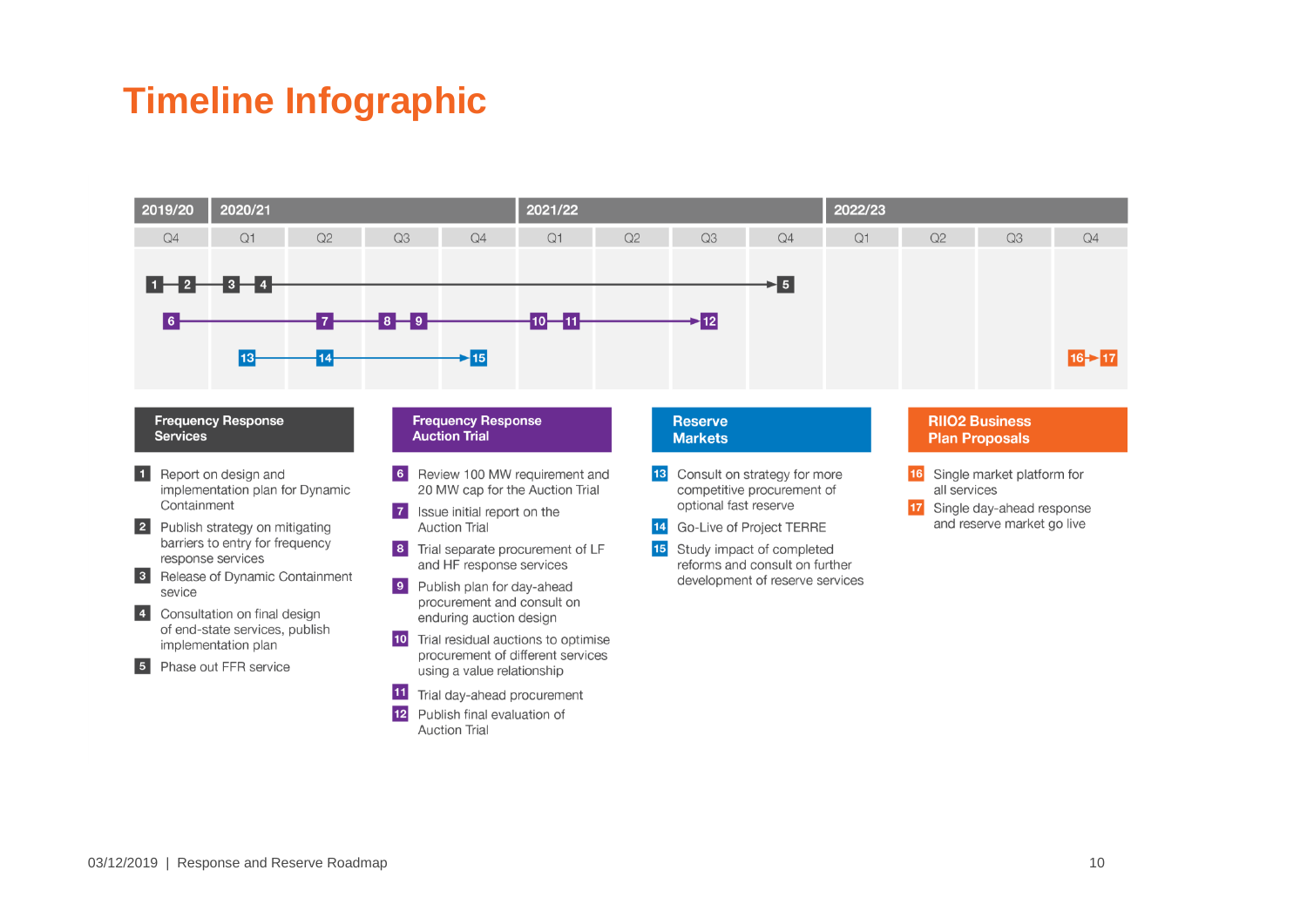### <span id="page-11-0"></span>**Conclusion**

In this roadmap we have set out our plans for reforming our frequency response and reserve services. In all our plans, we adhere to a number of common themes: standardising our services, facilitating access to markets, complying with the Energy Regulation, and enabling the operation of the GB electricity system carbon-free by 2025.

We have already embarked on this journey, implementing some standardisations to our service suite and beginning our weekly Frequency Response Auction Trial. Within a year of publishing this document, we will be procuring the first of our new suite of frequency response services, procuring a European reserve service through Project TERRE, and developing, together with industry, our remaining reformed response and reserve services. These activities will result in fundamentally different markets for participants, which will drive value for consumers.

If you would like further information about the activities outlined in this roadmap, please contact your account manager directly, or alternatively e-mail commercial.operation@nationalgrideso.com or phone 01926 654611.

We look forward to working with you over the coming years as response and reserve markets evolve.